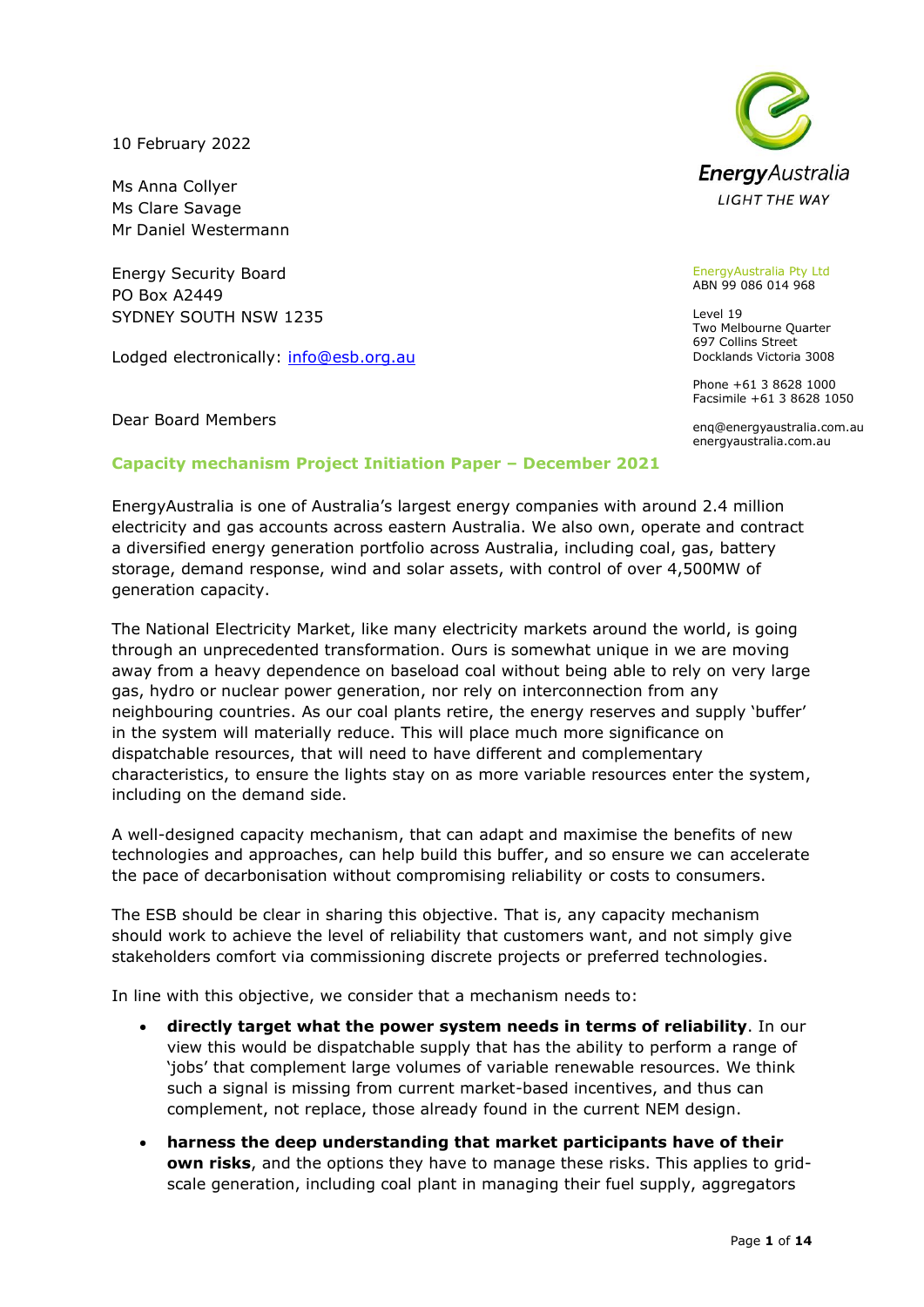who can orchestrate distributed energy resources, and retailers in hedging against the consumption characteristics of their own customer base. Importantly, making retailers accountable for reliability outcomes will allow the 'right' price signals to flow through to capacity providers, and this signal will intensify in proportion to anticipated reliability shortfalls, which are dynamic and will evolve throughout the transition.

- **be implemented in a way that allows flexibility and refinement as the market evolves.** The collective experience of other capacity markets is that they require continual adjustment. The flexibility, agility and innovation under a more decentralised mechanism may therefore offer some advantages for consumers. We also consider that any mechanism be implemented expeditiously, and again decentralised options may be preferred on this basis.
- **embrace the role of AEMO and governments to set the framework and provide necessary backstops to the market, then allow participants to drive innovation and value for consumers.** The decision between centralised and decentralised mechanisms, in delivering necessary confidence in outcomes, is not binary. There should, and always will be a role for centralised administration of any electricity market which gives policy-makers and stakeholders confidence. Our view is that wherever possible this role should be focused on framework development, monitoring, enforcement and then final emergency backstop powers. These backstop powers should not be enlarged to become the primary mechanism by which reliability outcomes are delivered.
- operate within a **NEM-wide, predictable and technology-neutral framework.** The ESB should highlight unworkable design settings in terms of excluding particular technologies, or having jurisdictions opt out entirely. A capacity mechanism can only work effectively and deliver least cost outcomes where it is technology neutral and accommodates cross-border power flows. Alternative arrangements would see a continuation of selective underwriting and erosion of investor confidence, leading to less efficient outcomes and long-term customer detriment.

We acknowledge stakeholder concerns about possible incentives on coal generation and associated carbon emissions, to the extent coal plant may be necessary to maintain reliability and power system security during the transition. The ESB states it will explore incentives on aging thermal plant arising from any capacity mechanism. This should explore **how such a mechanism would work alongside other market and policy settings**, thus presenting a comprehensive analysis of price, emissions and reliability outcomes. Specifically, a capacity mechanism is only intended to achieve reliability outcomes at least cost, and should complement other policy measures designed to achieve decarbonisation objectives.

Our detailed responses to the ESB's questions are attached. If you would like to discuss this submission, please contact me on 03 9060 0612 or Lawrence.irlam@energyaustralia.com.au.

Regards

**Lawrence Irlam** Regulatory Affairs Lead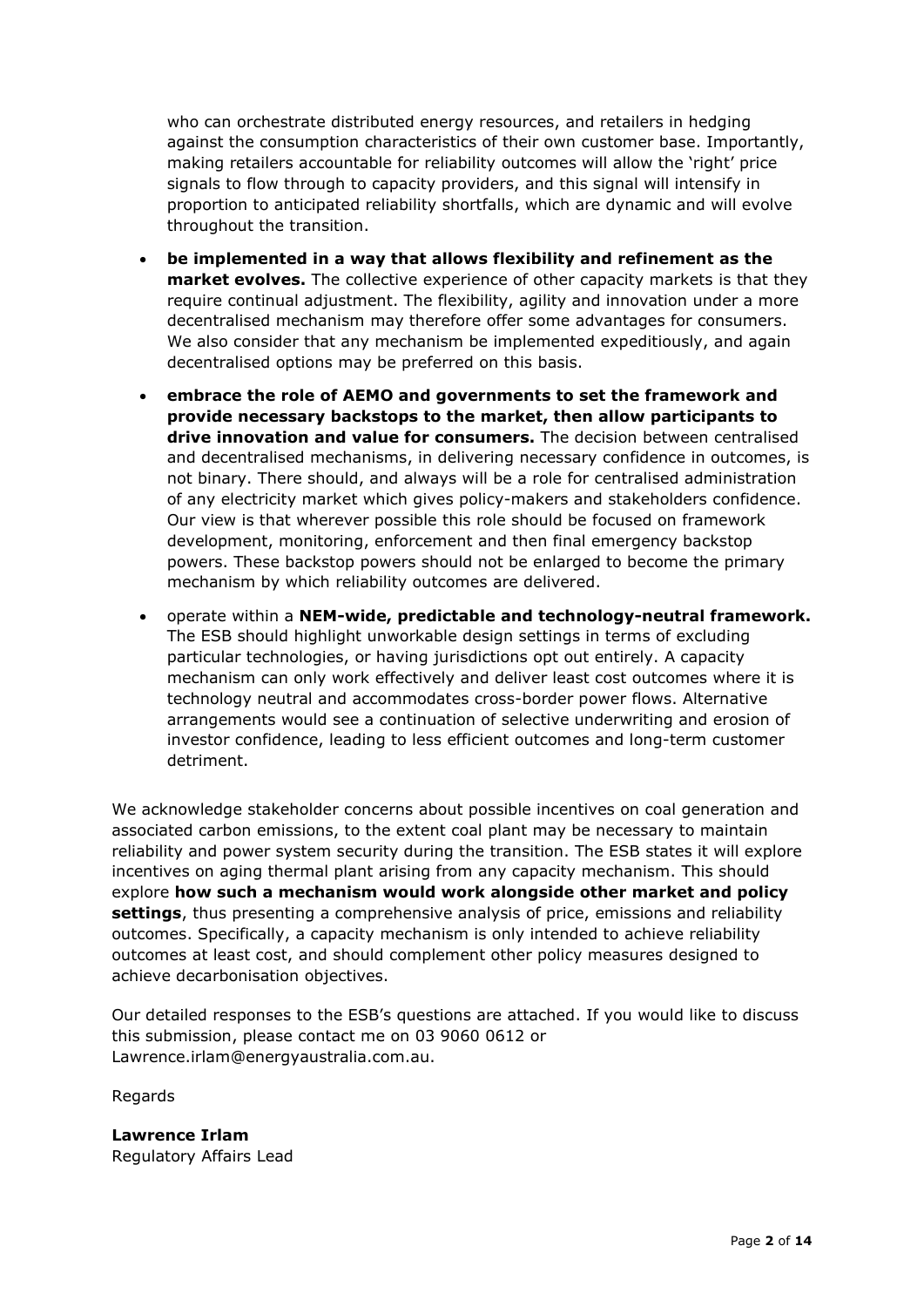## **Responses to ESB questions**

┯

| 1. | Considering the design<br>principles from Energy<br>Ministers, are there any<br>additional assessment criteria<br>the Board should use when<br>assessing identified issues and<br>possible solutions? | The criteria appear to be sound and broad enough to capture the design principles that are not explicitly<br>mentioned, for example:                                                                                                                                                                                                                                                                                                                                                                                                                                                                                                                                                                                                                                                                                                                                                                                                                                                                                                                                                                                                                                                                                                                                                                                                                                                                 |
|----|-------------------------------------------------------------------------------------------------------------------------------------------------------------------------------------------------------|------------------------------------------------------------------------------------------------------------------------------------------------------------------------------------------------------------------------------------------------------------------------------------------------------------------------------------------------------------------------------------------------------------------------------------------------------------------------------------------------------------------------------------------------------------------------------------------------------------------------------------------------------------------------------------------------------------------------------------------------------------------------------------------------------------------------------------------------------------------------------------------------------------------------------------------------------------------------------------------------------------------------------------------------------------------------------------------------------------------------------------------------------------------------------------------------------------------------------------------------------------------------------------------------------------------------------------------------------------------------------------------------------|
|    |                                                                                                                                                                                                       | Affordability and duplication of costs (principles 2 and $6$ ) $-$ these should be addressed where the<br>$\bullet$<br>mechanism targets appropriate levels of reliability, allocates risk efficiently, minimises burden and does<br>not exclude lower cost technologies.                                                                                                                                                                                                                                                                                                                                                                                                                                                                                                                                                                                                                                                                                                                                                                                                                                                                                                                                                                                                                                                                                                                            |
|    |                                                                                                                                                                                                       | providing more certainty on closure dates, ensuring timely investment in replacements and mitigating<br>$\bullet$<br>reliability risks (principles 8 to $10$ ) $-$ these should be covered under the 'optimal level of reliability'<br>criterion.                                                                                                                                                                                                                                                                                                                                                                                                                                                                                                                                                                                                                                                                                                                                                                                                                                                                                                                                                                                                                                                                                                                                                    |
|    |                                                                                                                                                                                                       | The criteria may not cover principles 12 to 14 which recognise jurisdictional matters, including the ability for<br>them to opt out or into any national arrangements. The ESB is currently focused on deciding between high level<br>designs hence it may be possible to accommodate jurisdictional-specific features in the next detailed design<br>phase.                                                                                                                                                                                                                                                                                                                                                                                                                                                                                                                                                                                                                                                                                                                                                                                                                                                                                                                                                                                                                                         |
|    |                                                                                                                                                                                                       | The ESB's criterion 5, covering compatibility with emissions reduction targets, will be important in addressing<br>stakeholder and jurisdictional concerns around potential life extensions for exiting coal plant. These concerns<br>would extent to gas and possibly storage where it charges from predominantly emission-intensive sources or<br>NEM regions. Rather than simply assessing the incentive effects arising from a capacity mechanism, the ESB<br>should make recommendations on how a capacity mechanism should function alongside existing incentives, or<br>how existing decarbonisation incentives need to be strengthened in order to facilitate a faster transition, while<br>achieving objectives in terms of price, emissions reduction and reliability. That is, it would make little sense to<br>design or evaluate a capacity mechanism based on whether it achieves emissions reductions. Different market<br>incentives are required for each element of a service that customers value. An analogy would be to amend the<br>LRET to exclude variable renewable technologies because they do not provide necessary system services. The<br>ESB needs to consider, for example, how a capacity mechanism could enable a policy like the LRET, or similar<br>policies with a decarbonisation objective, to be strengthened as it addresses reliability and cost concerns. |
|    |                                                                                                                                                                                                       | There are many examples where such interventions work in tandem. The current RRO, under the NEG, was<br>designed to work alongside an 'emissions guarantee' in the form of the Clean Energy Target. The NSW Roadmap<br>includes LTESAs for long duration storage, specific 'firming' LTESAs as a backup, and a further set of obligations<br>on retailers which will enlist capacity on the demand side. Many overseas markets such as the UK operate<br>capacity mechanisms alongside emissions performance standards and carbon price floor support.                                                                                                                                                                                                                                                                                                                                                                                                                                                                                                                                                                                                                                                                                                                                                                                                                                               |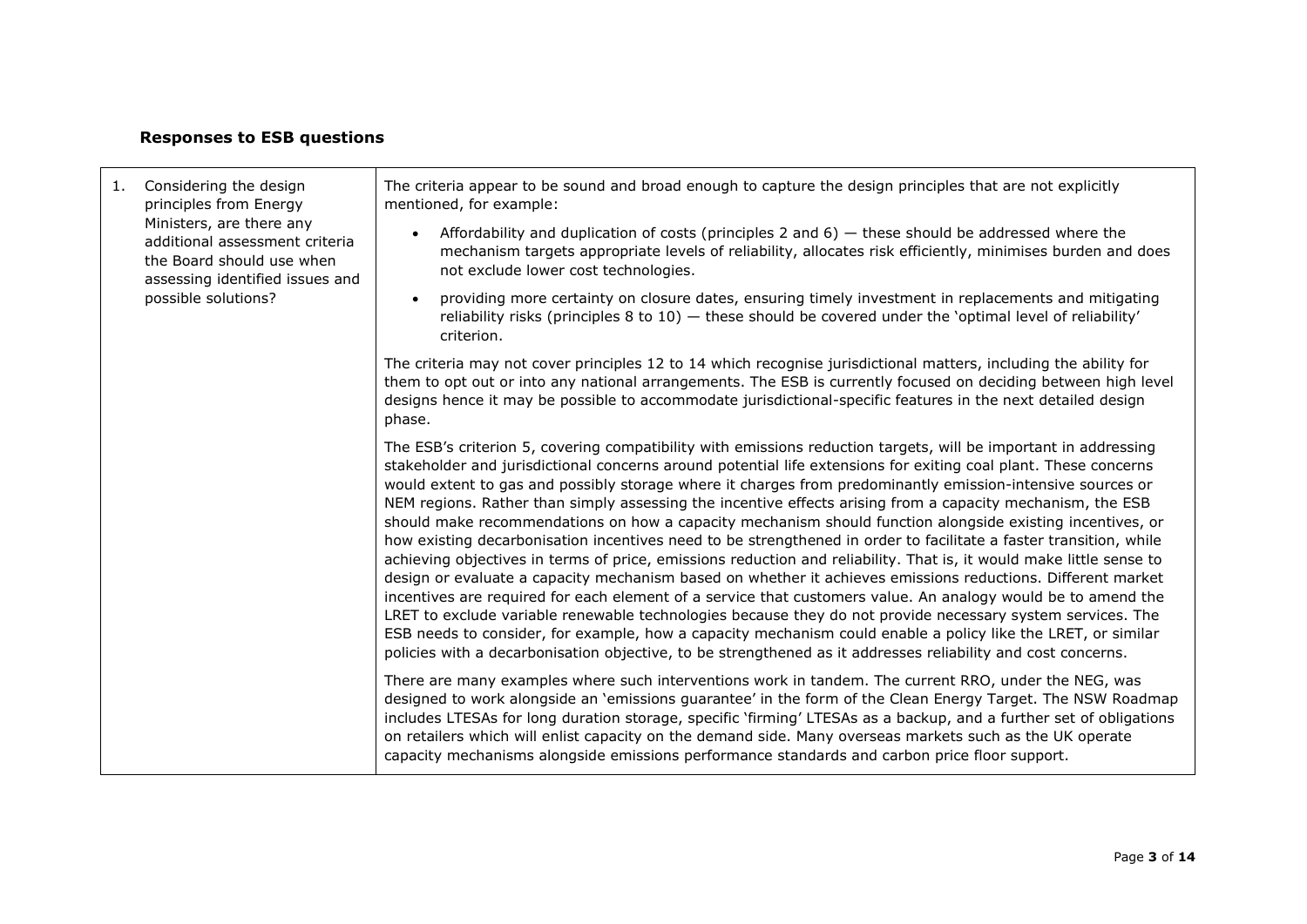|    |                                                                                                                            | Generally our expectation is that any capacity mechanism will not deliver reliability objectives in a least cost<br>manner unless it applies equally across all NEM jurisdictions and is technology neutral. Given how cross-border<br>flows contribute to reliability, emissions and price outcomes, we consider that it would be challenging to design a<br>mechanism that harnesses competitive outcomes, whether a decentralised market or via centralised tendering,<br>where jurisdictions opt out, or make decisions on eligible technologies. As noted in our covering letter, the<br>accommodation of jurisdictional preferences relates to the reform objective, namely targeting reliability outcomes<br>at least cost, and not simply a 'confidence' mechanism that delivers specific technology investment with cost and<br>reliability as a by-product.<br>Noting that government involvement is a spectrum rather than a binary condition, a further measure of success |
|----|----------------------------------------------------------------------------------------------------------------------------|----------------------------------------------------------------------------------------------------------------------------------------------------------------------------------------------------------------------------------------------------------------------------------------------------------------------------------------------------------------------------------------------------------------------------------------------------------------------------------------------------------------------------------------------------------------------------------------------------------------------------------------------------------------------------------------------------------------------------------------------------------------------------------------------------------------------------------------------------------------------------------------------------------------------------------------------------------------------------------------|
|    |                                                                                                                            | would be to design a mechanism that can complement and stem the current trend of selective underwriting,<br>rather than duplicate or replace it.                                                                                                                                                                                                                                                                                                                                                                                                                                                                                                                                                                                                                                                                                                                                                                                                                                       |
| 2. | Do you agree with the<br>proposed approach to how the<br>ESB will incorporate and<br>address the Energy Ministers'         | Each of the Ministers' 14 design principles reflect valid questions and concerns. However addressing each in turn<br>would be counterproductive and unnecessary. Some are vague and overlapping. We agree that they should be<br>converted into a clearer and more succinct set of criteria, subject to periodic check-ins with relevant jurisdictions,<br>and this would be accommodated in the ESB's proposed staged consultation approach.                                                                                                                                                                                                                                                                                                                                                                                                                                                                                                                                          |
|    | design principles?                                                                                                         | Engagement with a specific jurisdictional working group is also prudent. Stakeholders would benefit from some<br>level of transparency in how jurisdictions' thinking may evolve over this year, which could be reflected in minutes<br>of the meetings of this working group, or a joint 'town hall' meeting with senior government representatives.                                                                                                                                                                                                                                                                                                                                                                                                                                                                                                                                                                                                                                  |
|    |                                                                                                                            | Stakeholders have the opportunity to discuss issues with jurisdictional governments and Ministers privately and<br>separately from the ESB's process. However they should be encouraged to initiate and engage in transparent<br>debate as part of the ESB's consultation. This ensures all stakeholders are equally 'up to speed', misconceptions<br>are not left lingering, and concerns are not raised by particular jurisdictions, at the behest of stakeholders, after<br>the ESB has completed substantive analyses.                                                                                                                                                                                                                                                                                                                                                                                                                                                             |
| 3. | Are there specific design<br>choices from international<br>capacity markets the ESB<br>should explore in a NEM<br>context? | A common lesson from other markets is that they have been frequently reviewed and amended over time,<br>including as part of scheduled reviews, as expected outcomes have not materialised. Design choices that allow<br>flexibility or are resilient to change are therefore likely to be more favourable, particularly in the initial phases of<br>any new market. Uncertainties arise as technologies change in terms of cost and their capabilities. The needs and<br>expectations of customers can also be shaped by progressive changes in the technology mix, as well as by<br>exogenous shocks.                                                                                                                                                                                                                                                                                                                                                                                |
|    |                                                                                                                            | Storage and DER are two sets of technologies subject to particularly rapid change. Their potential role in<br>providing 'firm' capacity has important implications on capacity market design:                                                                                                                                                                                                                                                                                                                                                                                                                                                                                                                                                                                                                                                                                                                                                                                          |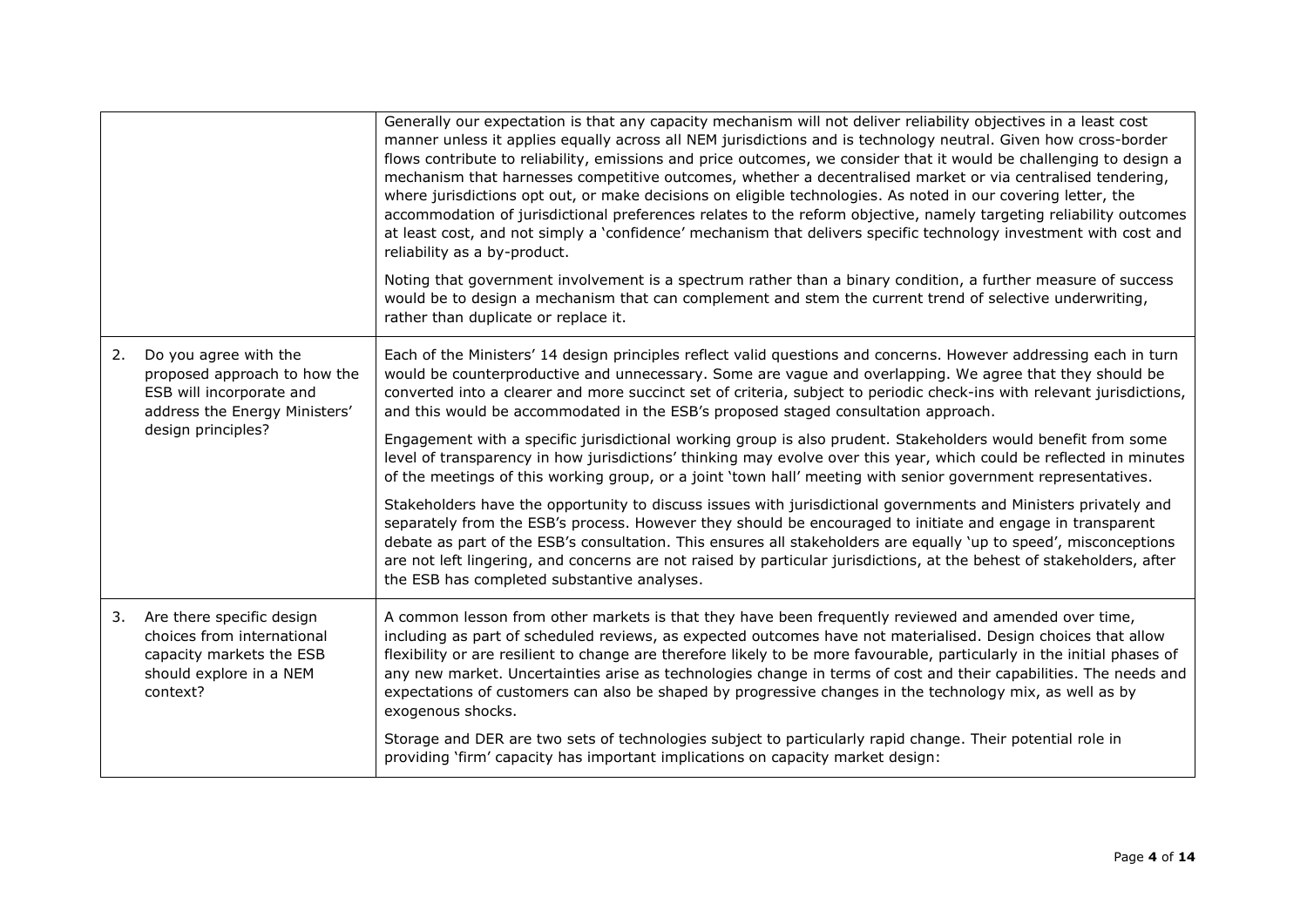| BEIS is currently conducting a scheduled review of the UK capacity mechanism. <sup>1</sup> Its call for evidence<br>$\bullet$<br>paper has suggested that its mechanism may not accommodate the lead times for pumped hydro<br>storage. Other markets have more broadly grappled with differential incentive needs for new and existing<br>plant e.g. with split auctions and different durations of contract payments.                                                                                                                                                                                                                                                                                                                                                                                                                                                                                                                                                                                                                                                                                                                                                                                                                                                                                                                                                                                                                                              |
|----------------------------------------------------------------------------------------------------------------------------------------------------------------------------------------------------------------------------------------------------------------------------------------------------------------------------------------------------------------------------------------------------------------------------------------------------------------------------------------------------------------------------------------------------------------------------------------------------------------------------------------------------------------------------------------------------------------------------------------------------------------------------------------------------------------------------------------------------------------------------------------------------------------------------------------------------------------------------------------------------------------------------------------------------------------------------------------------------------------------------------------------------------------------------------------------------------------------------------------------------------------------------------------------------------------------------------------------------------------------------------------------------------------------------------------------------------------------|
| the need to rely on DER and long duration storage in providing firm capacity is expected to increase<br>$\bullet$<br>substantially. The materiality of these challenges may still be small in other markets.                                                                                                                                                                                                                                                                                                                                                                                                                                                                                                                                                                                                                                                                                                                                                                                                                                                                                                                                                                                                                                                                                                                                                                                                                                                         |
| The ESB has already identified that centralised mechanisms face challenges in accommodating emerging<br>$\bullet$<br>technologies, particularly as there is limited historic data to determine derating factors. These affect<br>supply side considerations but also demand side as distributed technologies affect load and hence the<br>timing and duration of 'at risk' periods. This reflects generally on the challenges in forecasting system<br>needs like that for the ESOO which would underpin any centralised market design.                                                                                                                                                                                                                                                                                                                                                                                                                                                                                                                                                                                                                                                                                                                                                                                                                                                                                                                              |
| The NSW Government has opted for a decentralised mechanism around DER capacity through its Peak Demand<br>Reduction Scheme. The Government considers this to be a world first design. It involves a certificate-based<br>obligation on retailers, recognising this is a preferable avenue to harnessing capacity from behind-the-meter and<br>a means to encourage innovation, including scale benefits. Importantly, retailers are able to determine whether<br>to procure certificates or pursue customer-facing options to meet capacity/ demand reduction targets and their<br>share of liabilities. The close relationship between retailers and their customers in terms of predicting and self-<br>avoidance of capacity shortfalls is something that should be reflected in the ESB's design considerations. Another<br>domestic example of setting investment incentives on the back of retailer obligations, and of other pertinent<br>features such as certificate trading, is in the LRET.                                                                                                                                                                                                                                                                                                                                                                                                                                                               |
| Stemming from rapid changes in the technology mix, there is a lag between understanding future reliability<br>challenges and implementing an appropriate response through market settings. While not a criticism of the ESB,<br>it is telling that it has now sought to engage stakeholders in a discussion of 'at risk' periods, particularly the<br>notion that these can arise in the Australian winter, after already consulting for so long on the need for resource<br>adequacy mechanisms. It is clear that the future NEM will have high levels of renewable generation, increasing<br>the influence of weather on reliability outcomes. We expect overseas markets are equally grappling with all of<br>these issues. We encourage the ESB, including in tandem with the Reliability Panel, to try and elevate the<br>discussion of reliability risks, and the inherent limitations in forecasting these risks. We consider that there is<br>some level of complacency around AEMO's ESOO and ISP assessments, which share the same pitfalls as setting<br>plant derating factors and defining 'at risk' periods which the ESB is now exploring through this consultation. As<br>outlined further below we see merit in considering Reliability Options, which the ESB has identified as used in<br>Ireland and Italy. This could potentially address issues around defining 'at risk' periods and provide market-<br>based incentives for non-performance. |

<sup>1</sup> <https://www.gov.uk/government/consultations/capacity-market-2021-call-for-evidence-on-early-action-to-align-with-net-zero#full-publication-update-history>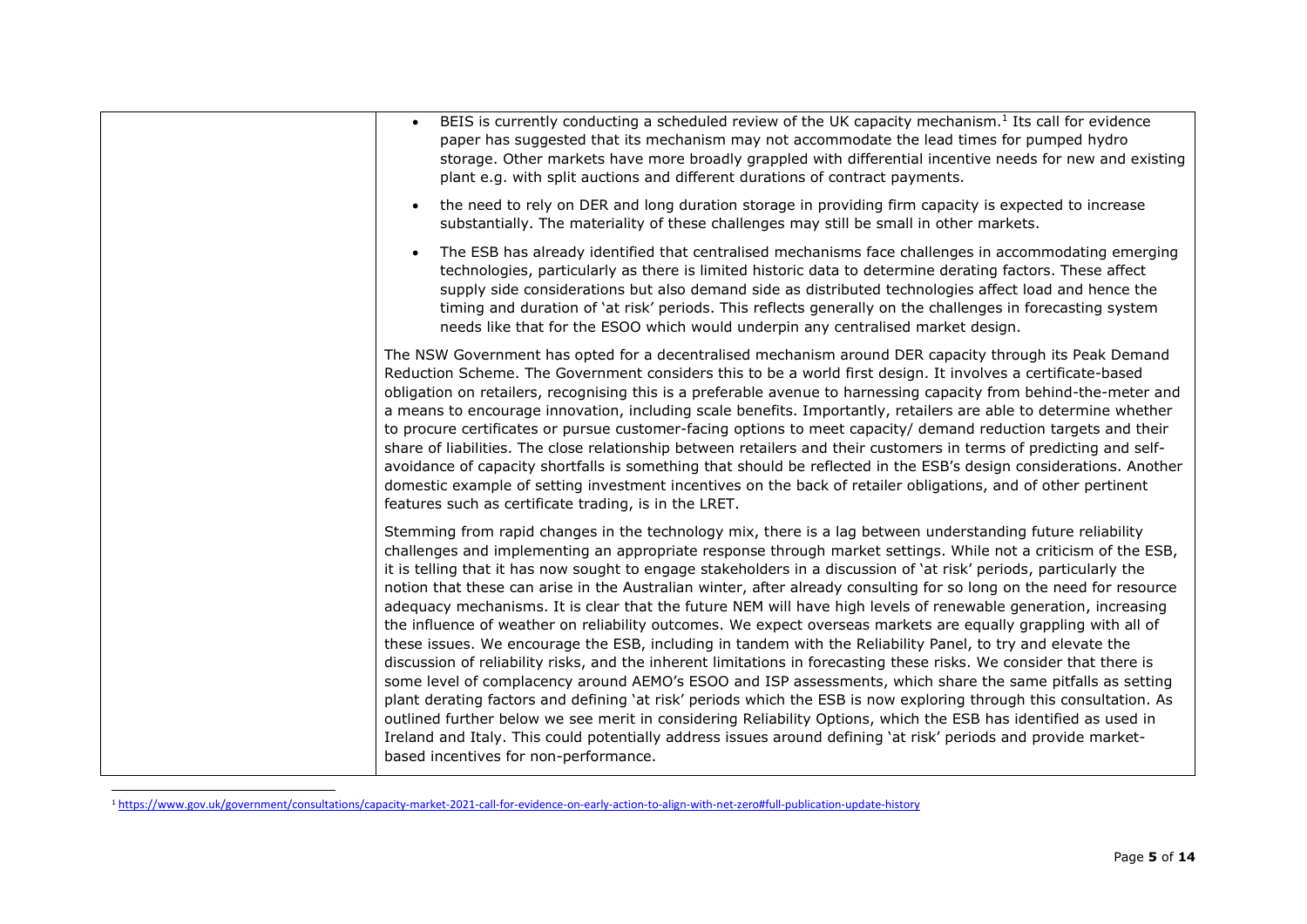| 4. | Are there other international<br>examples of valuing capacity<br>that the ESB should consider?                                                  | As above.                                                                                                                                                                                                                                                                                                                                                                                                                                                                                                                                                                              |
|----|-------------------------------------------------------------------------------------------------------------------------------------------------|----------------------------------------------------------------------------------------------------------------------------------------------------------------------------------------------------------------------------------------------------------------------------------------------------------------------------------------------------------------------------------------------------------------------------------------------------------------------------------------------------------------------------------------------------------------------------------------|
| 5. | What design choices do<br>stakeholders consider would<br>work well for the NEM?                                                                 | NEM characteristics that may warrant particular attention are:<br>the geographical diversity of power flows and the importance of inter-regional trade. This underlines the<br>$\bullet$<br>importance of jurisdictions not opting in or out of any mechanism.                                                                                                                                                                                                                                                                                                                         |
|    |                                                                                                                                                 | the NEM is dealing with changing operational profiles and eventual exit of large increments of baseload<br>$\bullet$<br>coal. As the ESB identifies in section 5.7 of its report, allowing these generators to signal their<br>capabilities through any mechanism will provide critical, and credible, information for the market as well<br>as policy-makers. Excluding coal (and any other technology) results in this information being lost,<br>possibly requiring an out-of-market solution, or relying on PASA or notice of closure requirements which<br>have shorter horizons. |
|    |                                                                                                                                                 | the importance of managing network congestion, combined with expected 'efficient' overbuilding of VRE<br>$\bullet$<br>to manage seasonal demand and across jurisdictional boundaries. We consider this would be best dealt<br>with by giving participants more flexibility in self-determining their availability, as part of managing their<br>congestion risk in general.                                                                                                                                                                                                            |
|    |                                                                                                                                                 | the prevalence of rooftop solar in Australia and associated opportunities for distributed storage, including<br>EVs, in providing orchestrated DER capacity. As noted above, this lends itself to more decentralised<br>options particularly via the role of retailers.                                                                                                                                                                                                                                                                                                                |
|    |                                                                                                                                                 | the politicisation of reliability issues and differing interests of jurisdictional governments. Mechanisms<br>$\bullet$<br>should provide for market transparency and reporting, with clearly defined intervention powers by AEMO<br>to back up the market.                                                                                                                                                                                                                                                                                                                            |
| 6. | Are there design choices from<br>these international examples<br>that stakeholders consider will<br>not work well in the context of<br>the NEM? | As above.                                                                                                                                                                                                                                                                                                                                                                                                                                                                                                                                                                              |
| 7. | Do you have any views on<br>whether there are other design<br>areas the ESB will need to                                                        | The ESB has adequately identified the core design areas. There are important adjacencies or contextual factors<br>that are likely more important for detailed design considerations, or as part of the institutional arrangements that<br>underpin the mechanism, including:                                                                                                                                                                                                                                                                                                           |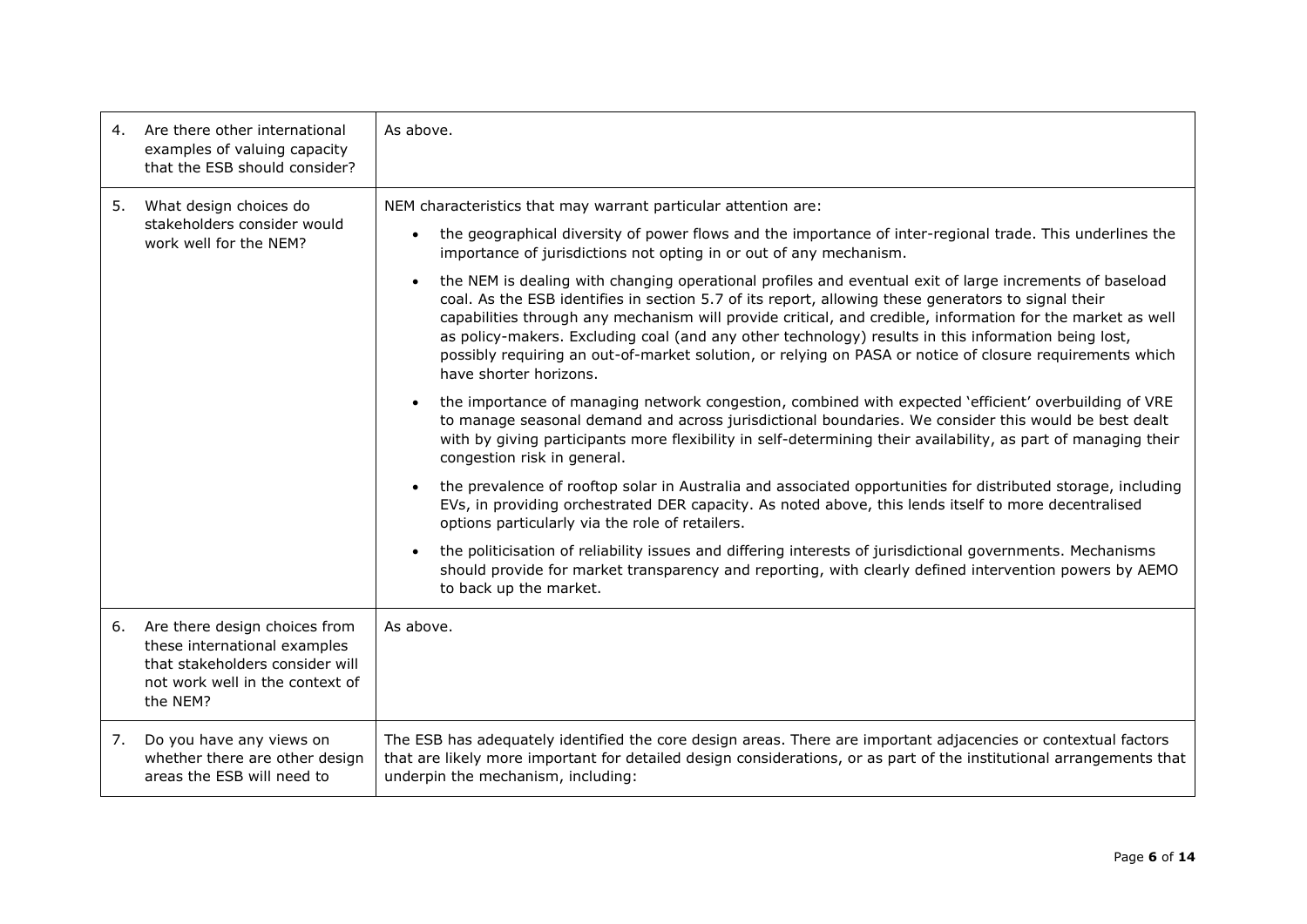| consider in the design of a<br>capacity mechanism?                                                         | Certainty and stability for participants in order to invest. This goes to the processes and credibility of how<br>$\bullet$<br>parameters are determined, including any interactions between, and specific roles of, jurisdictional<br>governments and independent market bodies.                                                                                                                                                                           |
|------------------------------------------------------------------------------------------------------------|-------------------------------------------------------------------------------------------------------------------------------------------------------------------------------------------------------------------------------------------------------------------------------------------------------------------------------------------------------------------------------------------------------------------------------------------------------------|
|                                                                                                            | Flexibility in dealing with changing technologies, participant behaviours and external shocks. While<br>$\bullet$<br>somewhat counter to stability, any mechanism will need to be subject to transparency measures and<br>monitoring to ensure customers and policy-makers can see and judge market outcomes. There should<br>also be appropriate review points, or emergency intervention mechanisms, where outcomes are<br>demonstrably undesirable.      |
|                                                                                                            | Generally the extent to which AEMO will retain existing functions. This includes making forward<br>$\bullet$<br>projections under the ESOO, PASA assessments and RERT activities. There may be benefits in aligning<br>AEMO's forecasting practices, including derating methods under a centralised mechanism. Alternatively,<br>there could be benefits in having AEMO continue its practices independently and in parallel with<br>decentralised markets. |
|                                                                                                            | As noted above the ESB should consider the extent to which these mechanisms work alongside separate<br>$\bullet$<br>policies that achieve decarbonisation objectives.                                                                                                                                                                                                                                                                                       |
|                                                                                                            | Certain design elements may better integrate with other interventions contemplated by the ESB,<br>$\bullet$<br>including jurisdictional reserves and potentially exit mechanisms for coal plant.                                                                                                                                                                                                                                                            |
|                                                                                                            | Any transitional issues in moving away from the current RRO.<br>$\bullet$                                                                                                                                                                                                                                                                                                                                                                                   |
| Has the ESB accurately<br>8.<br>reflected the trade-offs to be<br>considered for each core<br>design area? | It is not clear which trade-offs the ESB is referring to in section 5 of its paper. However it appears to have<br>outlined the main decisions on each of the core elements within the options it has proposed. As per our response<br>to question 10, the ESB should consider the ability of generators, storage and DER providers to self-determine<br>their availability.                                                                                 |
|                                                                                                            | On a fundamental level, the ESB is seeking feedback on how a potential capacity mechanism could be designed<br>to achieve two limbs of Ministers' overall policy objective:                                                                                                                                                                                                                                                                                 |
|                                                                                                            | 1. Ensuring investment in an efficient mix of variable and firm capacity that meets reliability at the lowest<br>cost by:                                                                                                                                                                                                                                                                                                                                   |
|                                                                                                            | facilitating the timely entry of new generation, storage and flexible resources<br>$\circ$                                                                                                                                                                                                                                                                                                                                                                  |
|                                                                                                            | facilitating or complementing the orderly retirement of ageing thermal generation<br>$\circ$                                                                                                                                                                                                                                                                                                                                                                |
|                                                                                                            | complementing other market arrangements addressing resource adequacy.<br>$\circ$                                                                                                                                                                                                                                                                                                                                                                            |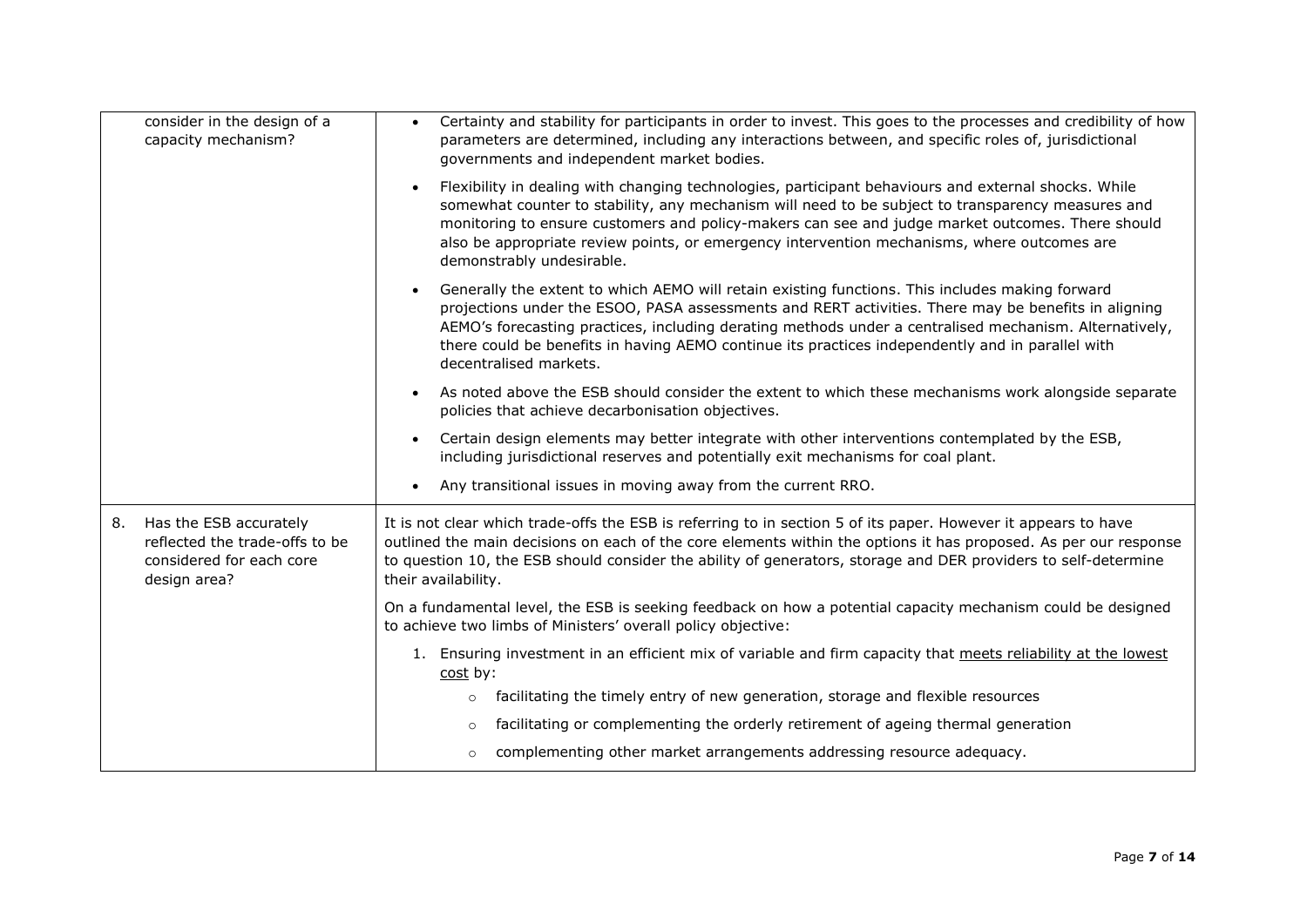| 2. Increasing government and community confidence that the market will deliver resource adequacy and<br>thereby reducing the need for interventions over the longer term. <sup>2</sup><br>There is arguably a trade-off between these two objectives. The ESB articulated its view of the key choice<br>between decentralised and centralised mechanisms, in terms of efficient risk allocation versus certainty of having                                                                                                                                                                                                                                                                                                                                                                                                                                                                                                                                                                                                                                                                                                                                                         |
|------------------------------------------------------------------------------------------------------------------------------------------------------------------------------------------------------------------------------------------------------------------------------------------------------------------------------------------------------------------------------------------------------------------------------------------------------------------------------------------------------------------------------------------------------------------------------------------------------------------------------------------------------------------------------------------------------------------------------------------------------------------------------------------------------------------------------------------------------------------------------------------------------------------------------------------------------------------------------------------------------------------------------------------------------------------------------------------------------------------------------------------------------------------------------------|
|                                                                                                                                                                                                                                                                                                                                                                                                                                                                                                                                                                                                                                                                                                                                                                                                                                                                                                                                                                                                                                                                                                                                                                                    |
| 'steel in the ground':                                                                                                                                                                                                                                                                                                                                                                                                                                                                                                                                                                                                                                                                                                                                                                                                                                                                                                                                                                                                                                                                                                                                                             |
| Some choices decentralise the allocation of risk to market participants, where liable entities (retailers and market<br>customers) will balance the risk of paying for over procurement with the risk of facing a penalty for non-compliance.<br>Conversely, others use a centralised forecasting and/or procurement approach. This increases certainty for<br>jurisdictions and market bodies but increases the risk of all consumers paying for over-procurement. There are trade-<br>offs to be considered between any of these options. <sup>3</sup>                                                                                                                                                                                                                                                                                                                                                                                                                                                                                                                                                                                                                           |
| In our view, design choices that are more decentralised will provide for more efficient investment and also be<br>more effective in ensuring reliability is maintained. This is a more genuine and sustainable pathway to gaining<br>the confidence of policy-makers. Importantly, the ESB needs to explore the nature of stakeholder 'confidence' in<br>that centralised mechanisms may involve over-procurement and higher costs, but this is not necessarily traded<br>off for higher levels of reliability. Having one body as the central procurer means that forecasting errors inherent<br>in their process, including the causes, frequency, timing and duration of reliability events, are magnified across<br>the whole market. Perversely, this could expose participants to additional uncertainty in the energy only market.<br>The benefit of a decentralised model is that this inherent risk and its impacts should be reduced. Importantly,<br>where accountability for reliability is put primarily onto retailers, they are able to take steps via existing<br>measures in the energy only market as well as manage their risk exposure in the capacity market. |
| Note the issue we raise here in terms of potential over-procurement by a central agency is in addition to forecast<br>error. That is, even if such an agency had access to the same information and methods as 'the market' under a<br>decentralised mechanism, its aversion to risk would lend it to over-procure, which is typically the concern and<br>experience with centralised mechanisms.                                                                                                                                                                                                                                                                                                                                                                                                                                                                                                                                                                                                                                                                                                                                                                                  |
| Centralised procurement can also distort market outcomes by increasing the risk of investments that might<br>otherwise take place outside of such a mechanism, or in previous procurement rounds. Where there is a<br>significant divergence between the capacity shortfalls determined by a central agency and those anticipated<br>market participants, this is an added source of uncertainty and eventually erodes the value of investment, in a<br>similar way as direct ad hoc government procurement would.                                                                                                                                                                                                                                                                                                                                                                                                                                                                                                                                                                                                                                                                 |

<sup>2</sup> ESB, *Capacity mechanism Project initiation paper*, December 2021, p. 6.

 $3$  ibid, p. 4.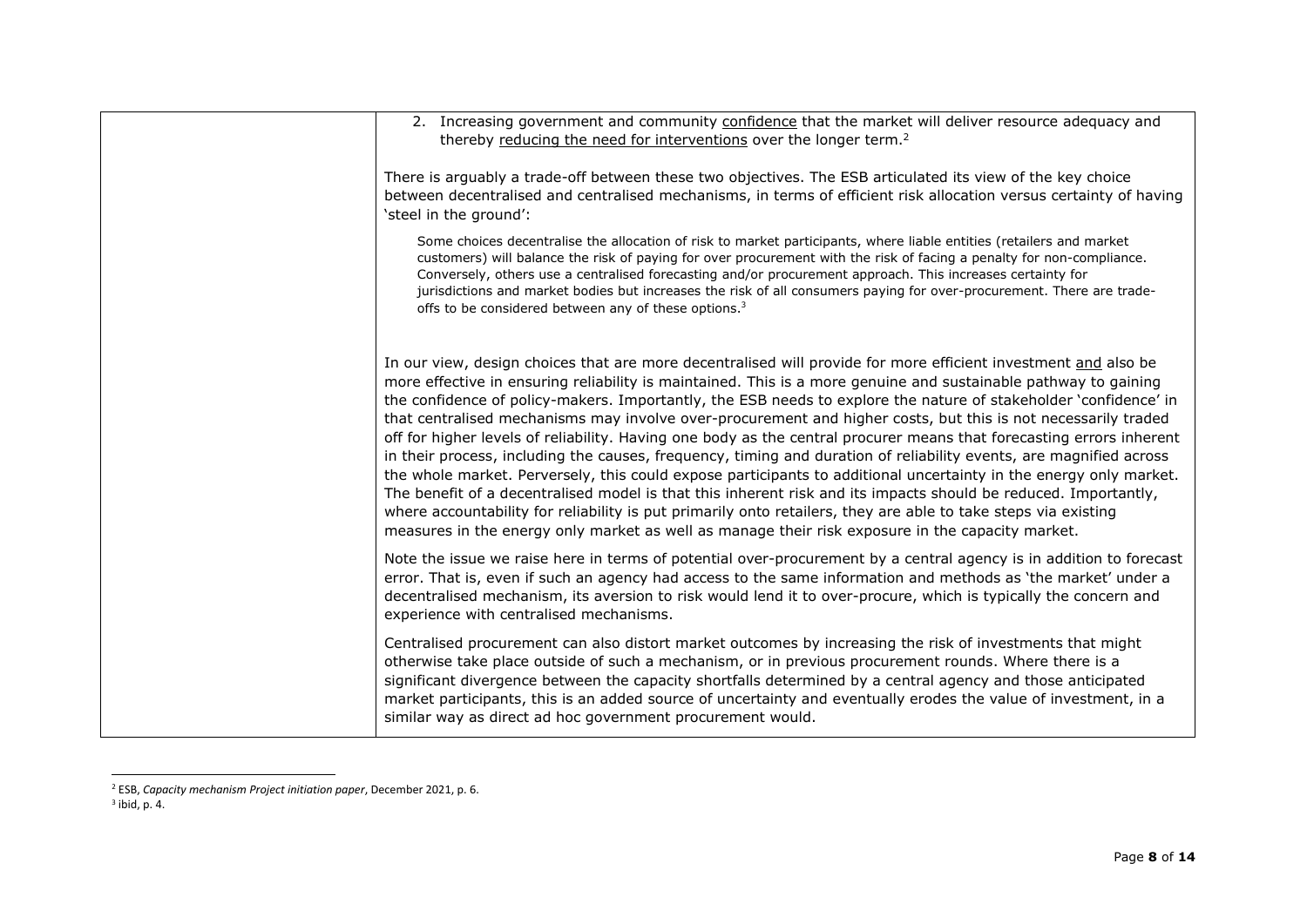| 9.<br>Do stakeholders have views on<br>the definition of reliability at<br>risk periods? | We agree with the multifaceted characterisation of 'at risk' periods. We have found many stakeholders to be<br>approaching resource adequacy issues in terms of the historical 'summer peak' mindset, with temperature driven<br>maximum demands and associated derating (or outages) for system elements. Part of the difficulty in engaging<br>on this issue is that historical data, for example the reference years underlying AEMO's projections, may not fully<br>capture weather events or the behaviours of evolving technologies.                                                                                                                                                                                                                                                                                                                                                                                                 |
|------------------------------------------------------------------------------------------|--------------------------------------------------------------------------------------------------------------------------------------------------------------------------------------------------------------------------------------------------------------------------------------------------------------------------------------------------------------------------------------------------------------------------------------------------------------------------------------------------------------------------------------------------------------------------------------------------------------------------------------------------------------------------------------------------------------------------------------------------------------------------------------------------------------------------------------------------------------------------------------------------------------------------------------------|
|                                                                                          | The difficulties in defining, a priori, all the relevant events and associated periods of resource scarcity in a<br>changing energy system need to be publicly debated. This may ultimately change the customer expectations of<br>reliability which ultimately underpin these design discussions. It would also be useful in highlighting the limits of<br>any market mechanism and the expected role of backstop interventions like RERT.                                                                                                                                                                                                                                                                                                                                                                                                                                                                                                |
|                                                                                          | There seems to be little value in attempting to extensively define at risk periods for a future NEM, highlighting a<br>general shortcoming of centralised mechanisms. Setting pre-determined derating factors is linked to this, since<br>one must predict how much capacity will be available for all technology types at those set times, and many years<br>in advance. The market design needs to be flexible to capture this as it evolves, and in our view, this is best left<br>to market participants under a decentralised model.                                                                                                                                                                                                                                                                                                                                                                                                  |
|                                                                                          | In the 'physical RRO' model we have been discussing with stakeholders, 'at risk' periods would be identified in<br>any LOR2 notice, which engages compliance and penalty provisions. Ahead of this, retailers are 'always' liable<br>and so monitoring the likelihood of scarcity events arising at any time.                                                                                                                                                                                                                                                                                                                                                                                                                                                                                                                                                                                                                              |
|                                                                                          | Under Reliability Options, which function as cap contracts, 'at risk' periods are tied to times of scarcity pricing.<br>The strike price of these Options can be calibrated to capture more or less 'at risk' periods, and could be set by<br>AEMO, governments or as part of reliability settings. As per the Irish model, these Options could involve 'stop<br>loss' limits in order to protect generators from unusual events, in the same way as the CPT operates as a<br>backstop in the NEM currently, although with potentially the same distortions to 'pure' efficient price signals.                                                                                                                                                                                                                                                                                                                                             |
| 10. Which of the above derating<br>methods would work best and                           | This section of the ESB's paper discusses historic or simulation-based methods for derating renewable generators<br>and rules or similar methods relating to storage.                                                                                                                                                                                                                                                                                                                                                                                                                                                                                                                                                                                                                                                                                                                                                                      |
| why?                                                                                     | A further option exists whereby market participants are free to self-determine how much capacity certificates to<br>issue and thereby an implied de-rating factor. This reflects a full allocation of risk of non-performance onto<br>parties that arguably have better insights into many of the requisite technical and commercial drivers affecting<br>reliability. These entities would likely use a combination of historic and simulated data in arriving at their<br>decisions. Such decisions would reflect their own individual risk appetite and measures they have to mitigate<br>such risk, including ensuring appropriate fuel supplies, backup generation or hybrid storage, monitoring of plant<br>condition etc. Rather than a 'once off' capacity allocation, such entities could be allowed to purchase or sell<br>certificates ahead of time as new information comes available. Such an approach would require careful |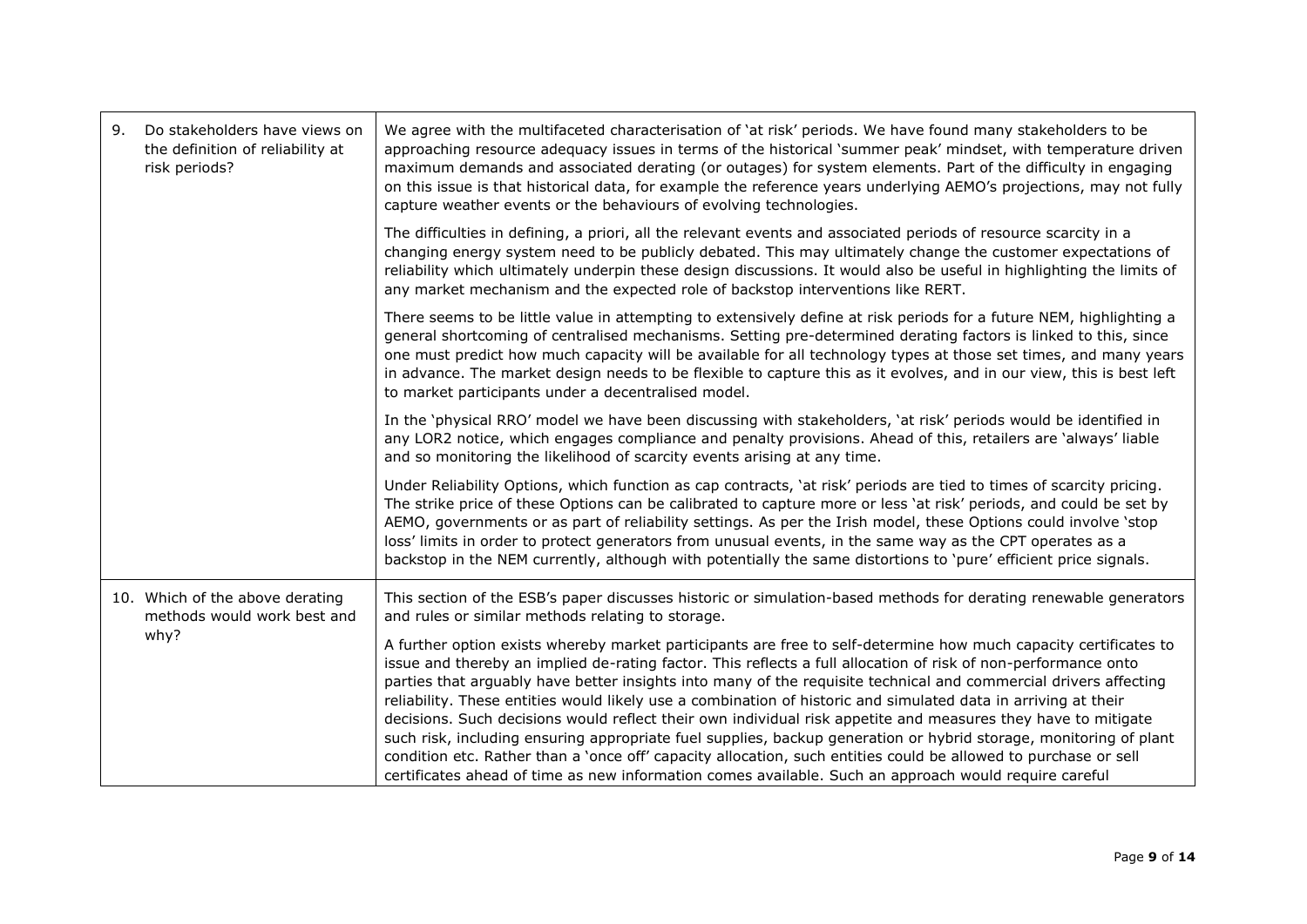|                                                                                                                      | calibration of non-performance penalties e.g. to reflect customers' willingness to pay or last resort procurement<br>costs under a 'causer pays' type arrangement.                                                                                                                                                                                                                                                                                                                                                                                                                                                                                                                                                                                                                                                                                 |
|----------------------------------------------------------------------------------------------------------------------|----------------------------------------------------------------------------------------------------------------------------------------------------------------------------------------------------------------------------------------------------------------------------------------------------------------------------------------------------------------------------------------------------------------------------------------------------------------------------------------------------------------------------------------------------------------------------------------------------------------------------------------------------------------------------------------------------------------------------------------------------------------------------------------------------------------------------------------------------|
|                                                                                                                      | The ESB appears to appreciate the value in such an approach in section 5.7 of its paper. Critical information<br>could be gained from observing if and when owners of aging coal generators withdraw certificates from the<br>market after they are issued. The value from observing market participant dealings in certificates extends to all<br>technology types. To the extent certificate allocations are centrally determined, this information is lost.                                                                                                                                                                                                                                                                                                                                                                                     |
|                                                                                                                      | Should there be any discomfort in allowing participants absolute freedom to self-determine their capacity ratings,<br>the ESB could consider AEMO oversight. Plant owners should already be subject to requisite market registration<br>requirements, providing some surety that they are solvent enough and capable in generating output when<br>needed into the future, and could be subject to upper bounds for derating factors e.g. reflecting nameplate<br>capacity.                                                                                                                                                                                                                                                                                                                                                                         |
|                                                                                                                      | Deratings under a centralised approach should be based on whatever data and methods are appropriate and<br>available given inherent uncertainties in forecasting and different technology characteristics. That said, it seems<br>necessary to lock in a method to provide certainty for participants, which could provide for ongoing monitoring of<br>forecasting accuracy and review triggers where errors are significant.                                                                                                                                                                                                                                                                                                                                                                                                                     |
|                                                                                                                      | A mechanism with a deterministic supply side may also provide more stability and predictability on the likely<br>forward value of procurement (whether demand is centralised via auction or procured from a market via load<br>serving entities), potentially lowering risk of investment in new capacity.                                                                                                                                                                                                                                                                                                                                                                                                                                                                                                                                         |
| 11. Are there any other issues the<br>ESB needs to consider when<br>developing the approach to<br>defining capacity? | N/A                                                                                                                                                                                                                                                                                                                                                                                                                                                                                                                                                                                                                                                                                                                                                                                                                                                |
| 12. In the context of the NEM,<br>what do you consider to be the<br>main advantages and                              | The three options in relation to demand-side settings are decentralised (retailers procure directly), centralised<br>(AEMO procures) and a hybrid decentralised model whereby AEMO centrally determines total certificate demand<br>which liable retailers must then purchase (including under a centralised or aggregated auction).                                                                                                                                                                                                                                                                                                                                                                                                                                                                                                               |
| disadvantages of the three<br>options outlined above?                                                                | As the ESB notes, further work is required to explore how a hybrid model would allocate liabilities to retailers. We<br>do not yet understand what advantages this would have over a fully centralised or decentralised option. Without<br>the ability of retailers to determine their own load / certificate needs, it does not yield the efficiency benefits<br>associated with decentralised risk allocation. AEMO would still likely over-procure capacity requirements while<br>also placing administrative burden on retailers. The allocation mechanism creates challenges in determining what<br>is a fair or efficient allocation of costs. Having a pre-determined liability ahead of time removes the ability of<br>retailers to self-manage their liability through potentially cheaper demand response at times of resource scarcity. |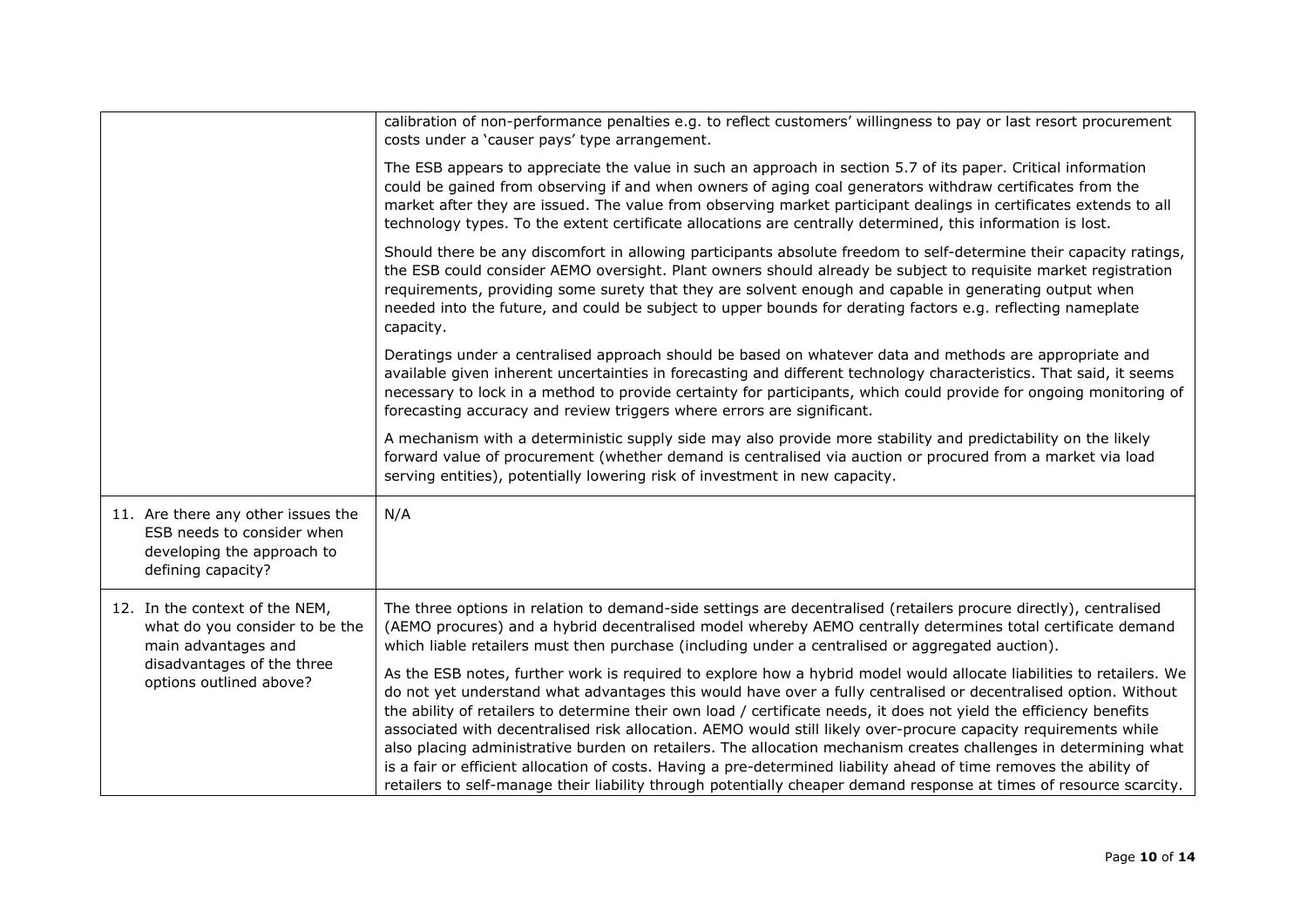| A hybrid option could still give some flexibility in allowing retailers to procure their target level of certificates, and<br>generators to sell certificates, at a timing of their choosing, including through a market platform.                                                                                                                                                                                                                                                                                                                                                                                                                                                                                                                                                                                                                                                                                                                                                                                                                                                                                                                                                                                                                                                                                                                                                                                                                                                                                                                                                                                                                                                                                                                                                                                                                                                                                                                                                                                                                                                                                                                                                                                       |
|--------------------------------------------------------------------------------------------------------------------------------------------------------------------------------------------------------------------------------------------------------------------------------------------------------------------------------------------------------------------------------------------------------------------------------------------------------------------------------------------------------------------------------------------------------------------------------------------------------------------------------------------------------------------------------------------------------------------------------------------------------------------------------------------------------------------------------------------------------------------------------------------------------------------------------------------------------------------------------------------------------------------------------------------------------------------------------------------------------------------------------------------------------------------------------------------------------------------------------------------------------------------------------------------------------------------------------------------------------------------------------------------------------------------------------------------------------------------------------------------------------------------------------------------------------------------------------------------------------------------------------------------------------------------------------------------------------------------------------------------------------------------------------------------------------------------------------------------------------------------------------------------------------------------------------------------------------------------------------------------------------------------------------------------------------------------------------------------------------------------------------------------------------------------------------------------------------------------------|
| The main advantage of a decentralised forecasting and procurement of capacity is that retailers have better<br>information on their needs as well as the commercial driver to procure only the necessary volume of certificates,<br>and at the best price. This directly flows from an efficient allocation of risk, including demand uncertainty but<br>also in identifying 'at risk' periods. In this way it will work better towards achieving the level of reliability that<br>customers desire, and at least cost. A drawback of decentralised forecasting and retailer obligations is that it will<br>disproportionately burden entities serving smaller and less diverse loads. Even larger retailers will face risk in<br>projecting demand far enough ahead that matches the lead-times for constructing many types of capital-<br>intensive plant, particularly pumped hydro, where they are deemed necessary to address credible reliability risks.<br>However this does not mean that a decentralised model provides 'weak' price signals. For example, compared to<br>the current RRO, for decentralised models to be effective they must be 'always on' in terms of requiring retailers<br>to be compliant all of the time, only with enforcement and cost recovery or penalties tied to actual shortfall<br>events e.g. load shedding, LOR notices etc. By taking on additional financial responsibility for reliability<br>outcomes, retailers will face stronger incentives to forward purchase certificates than in current contract markets<br>where they anticipate resource scarcity. Moreover the certificates they purchase under this model must be<br>physically backed. The homogeneity and fungibility of certificates should also allow for the formation of forward<br>price expectations, such that investors in firm and flexible capacity can assess potential revenue streams. To be<br>clear, the point of a decentralised model isn't to guarantee investment as under centralised procurement, it is to<br>provide an efficient price signal to support investment where there is a shortfall. This is not a weakness in<br>comparison to a centralised mechanism, it is a strength. |
| Hence while centralised auctions will directly target capacity and provide stronger investment signals over longer<br>time horizons it will potentially over procure or procure capacity that does not reflect the 'true' needs of the<br>system, and so result in higher costs for customers. However in the context of the NEM, with demonstrated<br>political unease at the ability of markets to deliver outcomes, a centralised mechanism is more likely to give<br>governments confidence in some idea of pre-determined investment taking place.                                                                                                                                                                                                                                                                                                                                                                                                                                                                                                                                                                                                                                                                                                                                                                                                                                                                                                                                                                                                                                                                                                                                                                                                                                                                                                                                                                                                                                                                                                                                                                                                                                                                  |
| As noted above, however, this 'confidence' does not necessarily translate into better reliability outcomes for<br>customers given the centralisation of determining at risk periods and associated distortions to any investment<br>signals coming from the market at large.                                                                                                                                                                                                                                                                                                                                                                                                                                                                                                                                                                                                                                                                                                                                                                                                                                                                                                                                                                                                                                                                                                                                                                                                                                                                                                                                                                                                                                                                                                                                                                                                                                                                                                                                                                                                                                                                                                                                             |
| As is the case with plant derating and self-certification, the ESB should consider options under a decentralised<br>model where AEMO has an oversight role, or by having 'guardrails' imposed that provide stakeholders some<br>confidence that the market is 'working'. For example, trades of certificates would be visible, alongside a registry<br>of certificate holdings and issuance. An obligation could be imposed whereby retailers must hold at least, say, 70<br>percent of total certificates on issue 6 months from the commencement of a compliance period for when                                                                                                                                                                                                                                                                                                                                                                                                                                                                                                                                                                                                                                                                                                                                                                                                                                                                                                                                                                                                                                                                                                                                                                                                                                                                                                                                                                                                                                                                                                                                                                                                                                       |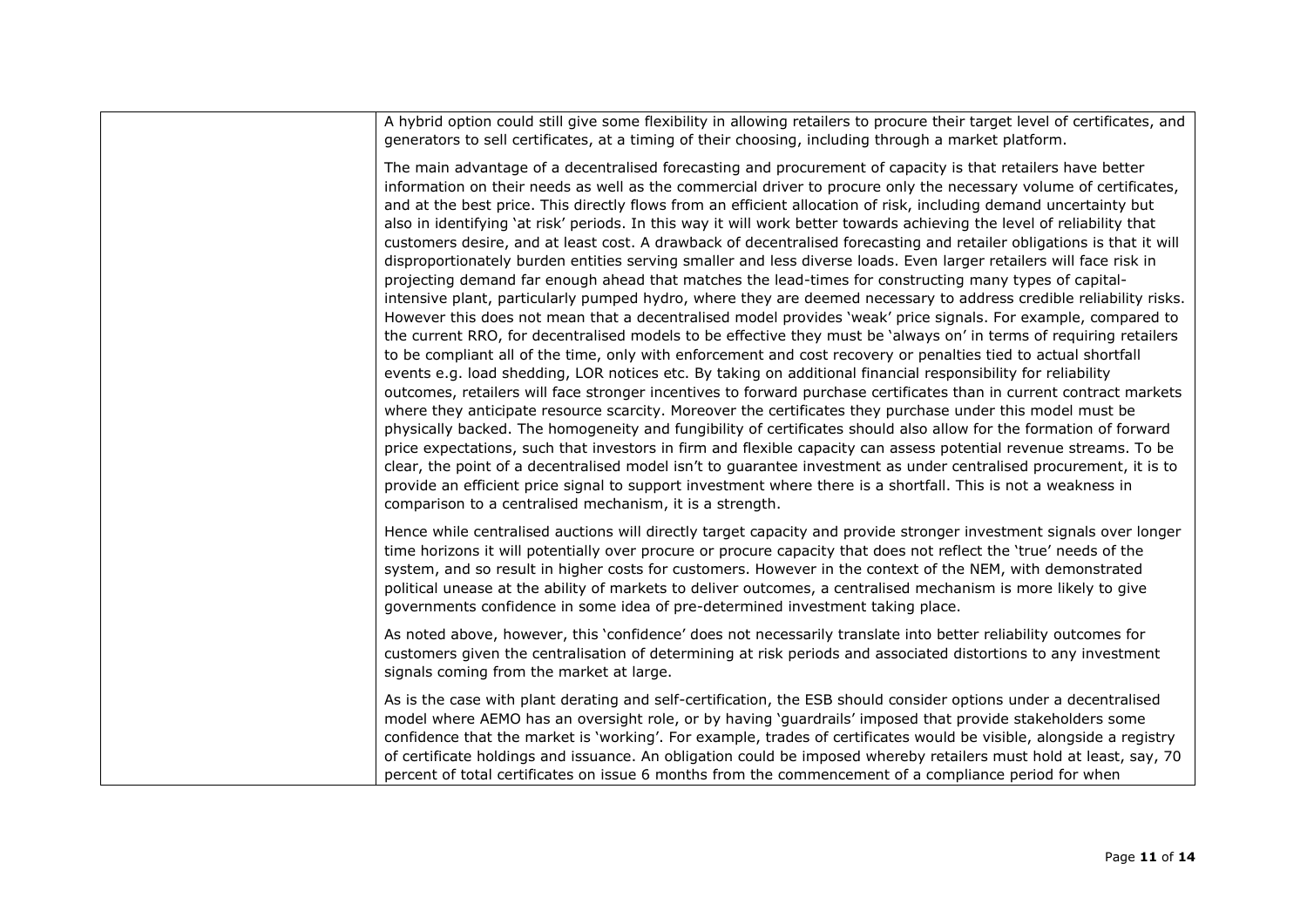|                                                                                                                                                    | certificates are valid. Certificate holdings (or issuances) could be subject to audit, for example if a participant<br>was seen to be holding in excess of their likely requirements.                                                                                                                                                                                                                                                                                                                                                                                                                                                                                                                                                                                                                                                                                                                                                                                                                                                                                                                                                                                                                                                                                                                                                                                                                                                                                                                            |
|----------------------------------------------------------------------------------------------------------------------------------------------------|------------------------------------------------------------------------------------------------------------------------------------------------------------------------------------------------------------------------------------------------------------------------------------------------------------------------------------------------------------------------------------------------------------------------------------------------------------------------------------------------------------------------------------------------------------------------------------------------------------------------------------------------------------------------------------------------------------------------------------------------------------------------------------------------------------------------------------------------------------------------------------------------------------------------------------------------------------------------------------------------------------------------------------------------------------------------------------------------------------------------------------------------------------------------------------------------------------------------------------------------------------------------------------------------------------------------------------------------------------------------------------------------------------------------------------------------------------------------------------------------------------------|
|                                                                                                                                                    | In exploring design options, we recommend against any hybrid mechanism that involves AEMO or ministers<br>determining 'triggers' which engage retailer compliance obligations. This would not provide sufficient certainty for<br>investment.                                                                                                                                                                                                                                                                                                                                                                                                                                                                                                                                                                                                                                                                                                                                                                                                                                                                                                                                                                                                                                                                                                                                                                                                                                                                    |
|                                                                                                                                                    | A further advantage of a centralised option, in terms of apparent jurisdictional preferences, is that it is more<br>amenable to choosing desired or excluding undesired technology types. That is, centralised procurement can pre-<br>determine eligible bidders and volumes to procure. Attempting to exclude portions of existing capacity under a<br>decentralised model would require some sort of scaling down of retailer liabilities such that certificate demand<br>was in proportion to new capacity, or only funds 'desirable' existing capacity (e.g. not coal generators).<br>Alternatively, decentralised procurement could still take place on unadjusted, actual retailer load, while still<br>penalising carbon intensive plant by scaling down the price generators receive for individual certificates in<br>proportion to emissions intensity or similar metric. Retailers would still pay market price for these certificates,<br>and certificates would otherwise be identical and fungible. The difference between the price retailers pay and<br>what generators receive would be recoverable by the relevant jurisdictional government and used for other<br>purposes, such as compensating customers in carbon-intensive parts of the NEM. A better approach would be, of<br>course, to have a separate mechanism that targets a decarbonisation objective. This could also be output (MWh)<br>based rather than tied to capacity, and hence proportionate to actual carbon emissions. |
| 13. Which of the procurement<br>approaches is best suited to<br>the NEM and why?                                                                   | Any of the approaches listed could be adopted, noting the prevalence of trading and existing platforms, and<br>AEMO's experience in administering capacity auctions in the WEM.                                                                                                                                                                                                                                                                                                                                                                                                                                                                                                                                                                                                                                                                                                                                                                                                                                                                                                                                                                                                                                                                                                                                                                                                                                                                                                                                  |
| 14. Which of the options outlined<br>above can be expected to work<br>best in the context of the NEM?                                              | Consistent with our response to question 10, our view is that market participants are best left to accommodate<br>network congestion as part of their decisions to offer capacity, based on their knowledge of expected power flows<br>and risk appetites. This also applies to the potential use of Reliability Options i.e. generators would offer options<br>relative to their ability to be available for dispatch.                                                                                                                                                                                                                                                                                                                                                                                                                                                                                                                                                                                                                                                                                                                                                                                                                                                                                                                                                                                                                                                                                          |
| 15. Are there any other issues the<br>ESB needs to consider when<br>developing the approach to<br>transmission constraints and<br>interconnectors? | As above we consider any capacity mechanism needs to accommodate the free flow of energy across regions.<br>Accommodating jurisdictional wishes to opt out of a mechanism, or exclude technology types e.g. coal plants in<br>other regions, will be highly problematic.                                                                                                                                                                                                                                                                                                                                                                                                                                                                                                                                                                                                                                                                                                                                                                                                                                                                                                                                                                                                                                                                                                                                                                                                                                         |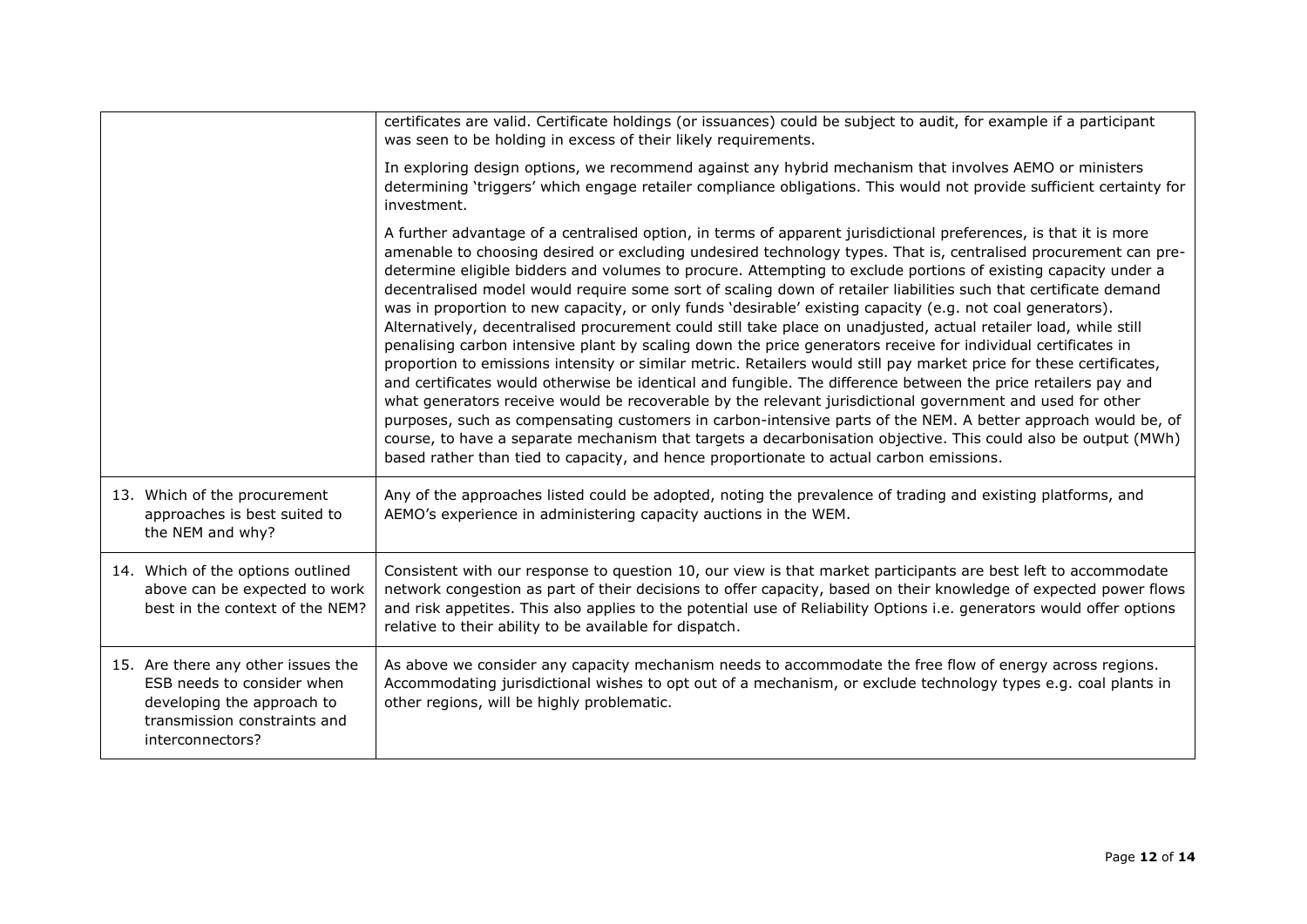| 16. Are there any suggestions for<br>other ways that market power                                                          | We recognise that several stakeholders have concerns around market power potentially arising in changing<br>market arrangements and this should be explored by the ESB.                                                                                                                                                                                                                                                                                                                                                                                                                                                                                                                                                                                                                                                                                                     |
|----------------------------------------------------------------------------------------------------------------------------|-----------------------------------------------------------------------------------------------------------------------------------------------------------------------------------------------------------------------------------------------------------------------------------------------------------------------------------------------------------------------------------------------------------------------------------------------------------------------------------------------------------------------------------------------------------------------------------------------------------------------------------------------------------------------------------------------------------------------------------------------------------------------------------------------------------------------------------------------------------------------------|
| could be mitigated?                                                                                                        | Note that all interventions involve compliance costs which tend to disproportionately affect smaller participants<br>due to economies of scale and scope. In our experience regulators and market bodies rarely explore this when<br>evaluating interventions. At the same time there are instances where large vertically integrated entities are<br>specifically discriminated against, for example, timeframes for implementing the Consumer Data Right <sup>4</sup> and<br>deferral of network charges due to covid impacts. <sup>5</sup>                                                                                                                                                                                                                                                                                                                               |
|                                                                                                                            | While cost differentials indirectly affect competition by creating barriers to entry, they are not the same thing as<br>the presence or exercising of market power.                                                                                                                                                                                                                                                                                                                                                                                                                                                                                                                                                                                                                                                                                                         |
|                                                                                                                            | Concerns stemming from concentrated ownership of pivotal assets can be overcome by maximising available<br>supply. Models involving decentralised supply and demand are based on generators and retailers contracting to<br>cover electricity load in aggregate. This scale and diversity will produce more competitive pressure and liquidity<br>than models where only a portion of capacity is covered, for example where thermal plant are excluded, or where<br>auctions are targeted at relatively small increments of new capacity. The transparency gained via decentralised<br>trading of certificates would also provide visibility of any parts of the market and time periods where market<br>power was exercised. Any anti-competitive behaviour could be policed under existing legislation e.g. sections 46<br>and 153F of the Competition and Consumer Act. |
| 17. What kinds of market power<br>issues are likely to be of the<br>greatest concern?                                      | As above.                                                                                                                                                                                                                                                                                                                                                                                                                                                                                                                                                                                                                                                                                                                                                                                                                                                                   |
| 18. Are there any other issues the<br>ESB needs to consider when<br>developing the approach to<br>market power mitigation? | As above.                                                                                                                                                                                                                                                                                                                                                                                                                                                                                                                                                                                                                                                                                                                                                                                                                                                                   |
| 19. Which of the options for<br>demand side incentives and<br>compliance would work well, or<br>not work well, and why?    | Compliance penalties need to reflect customers' willingness to pay and other reliability settings in order to<br>properly incentivise retailers, in the face of uncertainty, to contract capacity and pass on costs, procure demand<br>management, or incur penalties, in accordance with the level of reliability that customers value. Penalties should<br>also consider RERT costs in the case any retailer non-compliance contributed to a capacity shortfall that needed<br>to be covered.                                                                                                                                                                                                                                                                                                                                                                             |

<sup>4</sup> <https://www.cdr.gov.au/rollout>

<sup>5</sup> <https://www.aemc.gov.au/rule-changes/deferral-network-charges>